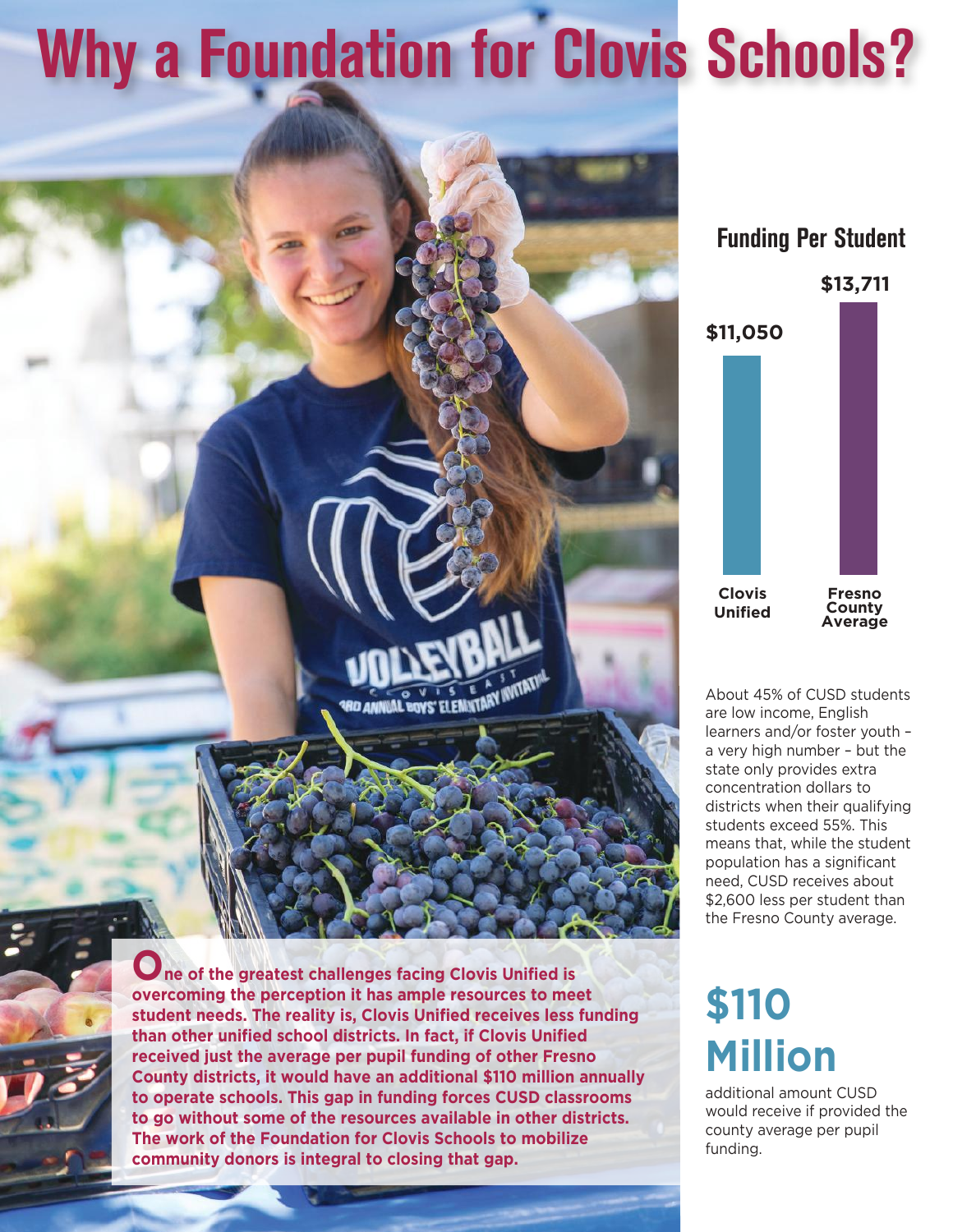### **Building What Matters: 2020-21 Foundation Highlights**

*Thanks to the generosity of our donors:* 

### **18 Classroom, School and Emotional Wellness Grants**

provided \$129,730 **to support projects** that help teachers innovate in classrooms. These funds introduced students to new technology, helped build community among students, purchased literacy intervention curriculum, and much more.

**128 New Teacher Grants** were given to new 2020-21 teachers. The Foundation for Clovis Schools awarded \$25,480 to help teachers **prepare their classrooms** to be vibrant learning environments for CUSD kids.

**16 Students of Promise Scholarships** totaling \$32,000 encouraged remarkable 11th graders to **pursue their goals** with a scholarship upon enrollment into post-secondary education.

### **Donor Impact**

Our steadfast community of donors help make the Foundation's work possible. During the 2020-21 school year:

- $\blacksquare$  More than \$220,000 was invested in students, teachers and classes across the district through the Foundation.
- 294 businesses, individuals, foundations, community groups and CUSD employees contributed to the Foundation for Clovis Schools.
- The Foundation managed \$97,113 in funds for other programs within Clovis Unified, П supporting developmental programs and student transportation.





#### Expenses



Donor Cultivation General & Administrative **Educational Programs** Designated Gifts & Scholarships

### **New Teacher Grants: Continuing a Legacy at Clovis High**

Ron Webb Jr. did not plan on being a teacher, but he found his way into education because of his father's passion and stories about teaching.

Ron Webb Sr. spent more than 30 years at Clovis High as the photography teacher and golf coach.

"It was his love and care for his students, more than even the career itself, that really drove my dad," Webb Jr. said of his father's joy of being in a classroom. And so, when the younger Webb began looking for a new career path after working in both architecture and ministry, his father pointed him to teaching as a way to bring all of his experiences together.

Webb Jr. was hired this year to teach Building Information Modeling at his dad's beloved Cougar campus and his own alma mater. "I'm thrilled for the opportunity," he said.

Webb Jr. is one of 159 new teachers hired for 2021-22 in Clovis Unified to be presented a New Teacher Grant by the Foundation, made possible by donations from local business partners. The grant is given to every new teacher to help with setting up a classroom for the

very first time.

**"To know you have support from the community, it's uplifting,"** Webb Jr. said of receiving the grant. "It strengthens our ability to teach. It's a ioint venture."

For Webb Jr., the grant is also a chance for him to carry on a family legacy, the timing of which was particularly poignant. He got the phone call about being hired for the job shortly before his father's recent passing from cancer.

"Dad was really excited. When I told

him that I got the teaching position, he lit up like he was in the classroom again," Webb Jr. said. The father shared with his son pointers about being a teacher, connecting with students and mastering his subject.

"I'm so glad he heard I got the job," Webb Jr. said, noting he plans to honor his dad by being the best teacher he can.

9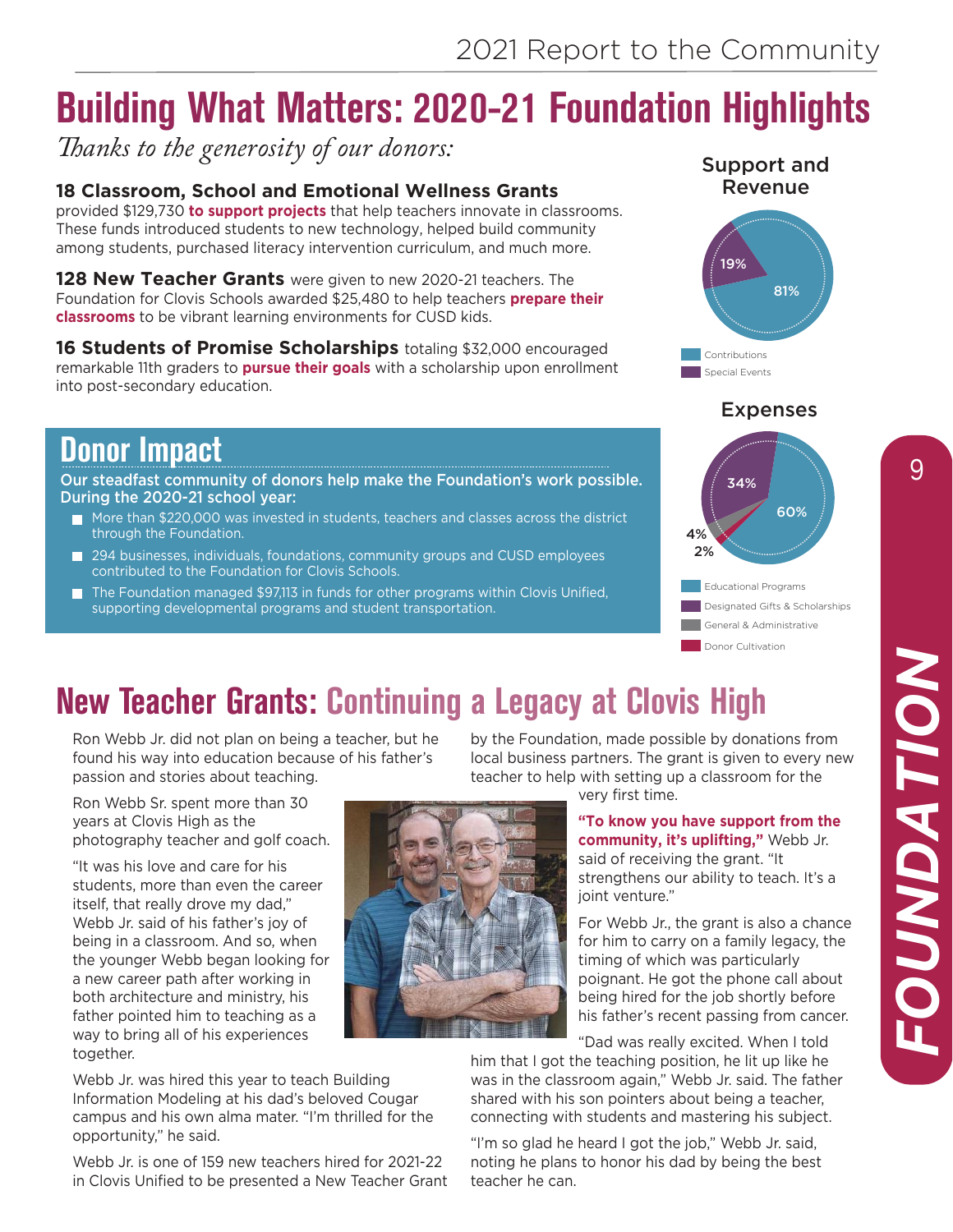

# **Classroom and School Grants**

*Each year, the Foundation invites educators across the district to submit proposals for projects that enhance learning in a creative and motivational way.* 

When in-person instruction was temporarily suspended in March 2020, Clark Intermediate art teacher Melissa Fritsch wondered how she might continue providing a quality art experience to her students. Delivering art supplies to each of her students' homes for individual projects was incredibly time consuming and she was beginning to sense that her middle schoolers might not be as engaged with her traditional art projects when away from the classroom.

That's when Fritsch realized she had a new tool at her disposal. Her students – who by March were used to working with materials like oil pastels, charcoal and clay to create their own works of art – were all now digitally connected. Fritsch decided to take advantage of the newfound access to technology in her art class and introduced a new medium to her students: Google Drawing – a free computer graphics program offered through Google.

Fritsch's students quickly learned to create digital collages, landscapes, portraits and still lifes to supplement the



traditional art curriculum. But when it was time to return to campus for in-person instruction, she knew that her art students would no longer have their very own set of Chromebooks to use in class. She submitted a proposal for a Foundation classroom grant to provide a set of Chromebooks specifically for the art classes at Clark. Her proposal was awarded in June 2021 and Chromebooks were soon ordered for the class.

"Going back to in-person instruction without computers would have felt like a step backwards," Fritsch said. **"We are so excited to receive new laptops for the art room from the Foundation so that we may continue bringing technology to art."**

Students at Clark Intermediate will continue experiencing digital art instruction, and foundational graphics skills that will prepare them to explore the possibility of entering a related career path later in life.



Student-created Google Drawing artwork at Clark Intermediate.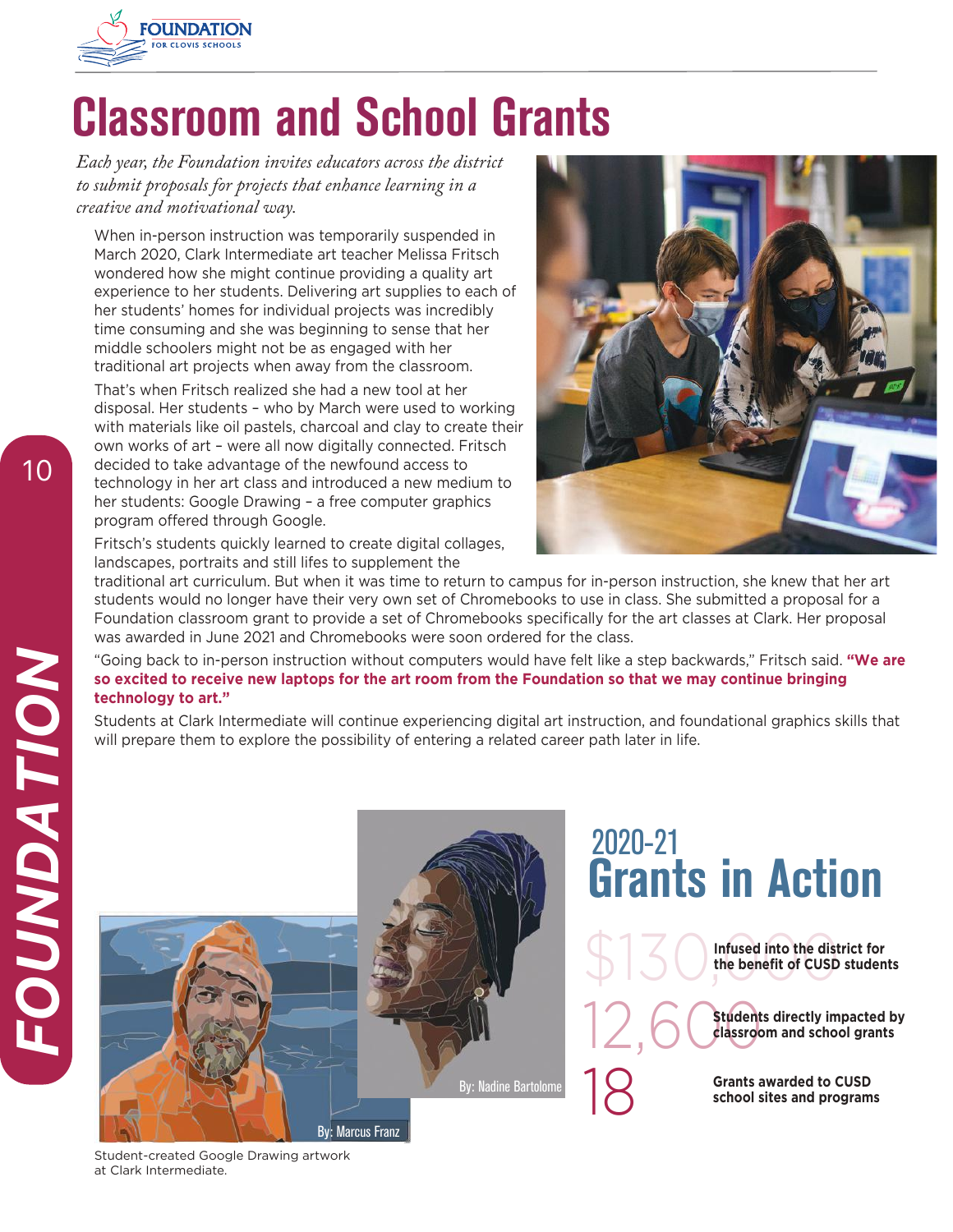### **Students of Promise**

**He's really excited about one day being the first in his family to graduate high school** *and* **college.**  *"*

> **Daniel Felix** Buchanan High Guidance and Learning Specialist; Student of Promise nominator



each spring to **16 extraordinary high school juniors** who have shown incredible perseverance in extremely challenging situations. They are encouraged to continue on their path toward graduation with the award of a **\$2,000 scholarship** from the Foundation upon enrollment into post-secondary education.





*https://www.foundationforclovisschools.com/SOP* "Our Students of Promise are dear to our hearts at the Foundation for Clovis Schools," said Mike Fennacy, Foundation chairperson. "So, we were intent on continuing to honor them for 2021, despite the COVID-19 pandemic preventing us from coming together for our normal in-person celebration."

In non-COVID times, the Foundation for Clovis Schools honors recipients at an Academy Awards-style celebration. While this year's event was put on hold due to COVID restrictions, scholarship recipients were surprised at their homes or via Zoom with the news of their awards, had portrait sessions with a professional photographer and received certificates from elected officials acknowledging their hard work. Additionally, a brief video was produced showcasing some of the admiration and words of encouragement from the educators who nominated them. Students will also be receiving in-person accolades during their senior year, together with the 2022 Students of Promise.

"We're so grateful for our community partners who have helped to make the awards possible for our 2021 recipients," Fennacy said.



**Students of Promise scholarships** 

**Students of Promise recipients since 2002**

16 **2020-21 Students of Promise scholarships**